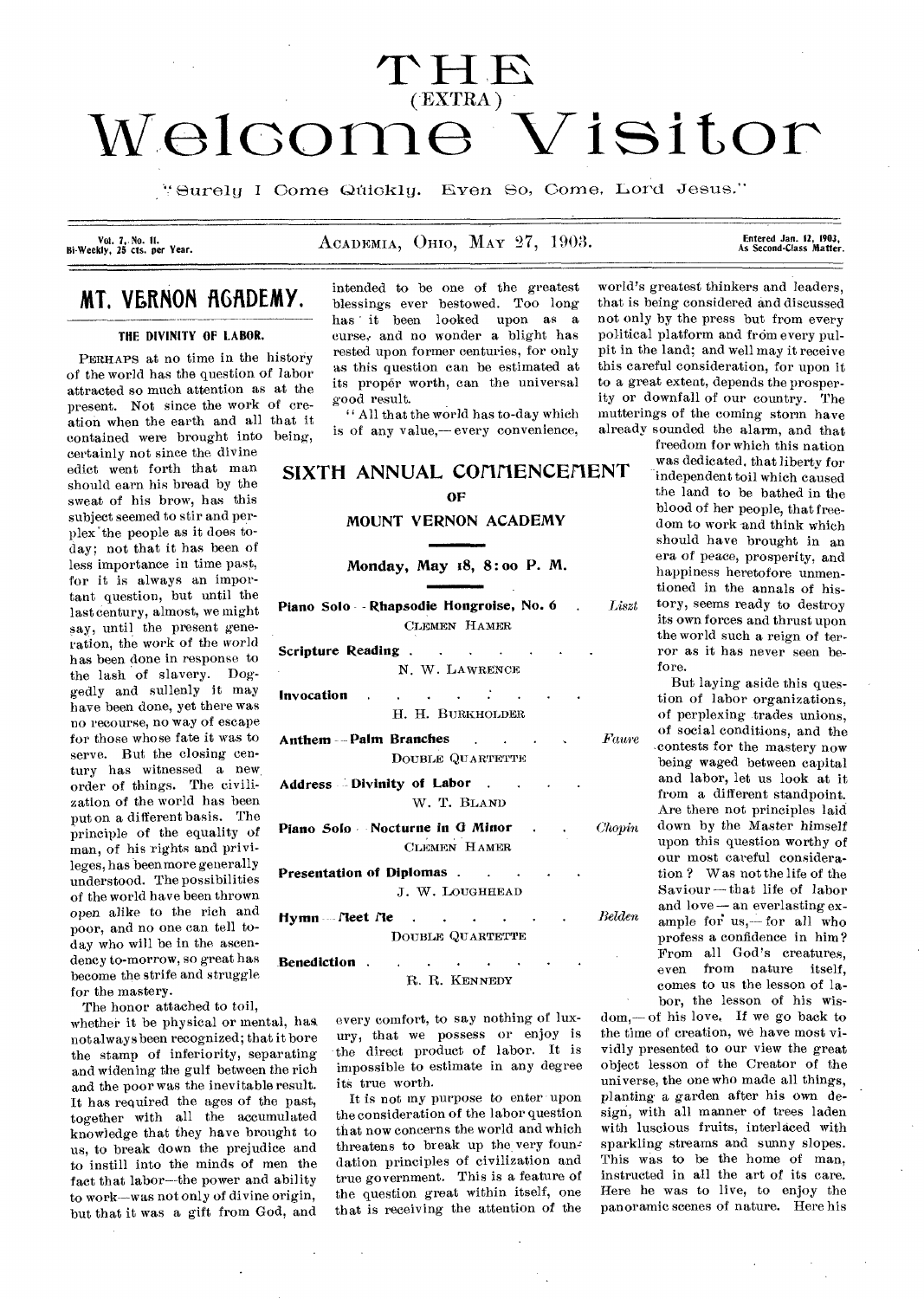hands were to be trained to work and his brain to think: Had man not; sinned these would ever have been the: conditions of his life, trained in all the arts and sciences of labor, instructed in all the wisdom and mysteries of creation. We can only conjecture as to the completeness, the perfection of such a life; and while we may regret that this ideal condition Should not have been perpetuated, yet is there not for us a feeling of satisfaction that the opportunity is given to us to work out greater problems through the mastery of greater difficulties ? to know more of the depth and intensity of love because of the struggles and temptations through which it is obtained ? We can afford to spend no time in vain regrets. Life is far too short and decidedly too earnest to lament over the past. There are wonderful possibilities before us if we will but lay hold on them and stay with them until they are mastered.

# The Divine Example.

Wonderful words are those of the Saviour, in reply to the accusation of the Jews, words filled with decision and earnestness as he replied: " My Father worketh hitherto, and I work." What an example to the world ! — the Father and the Son busily engaged in planning and executing the work of the universe. What order, what method, what exactness and system in it all! Here is a labor organization free from strife, from petty jealousies,<br>from strikes and lockouts. "My from strikes and lockouts. Father worketh hitherto, and I work." Christ came to this earth to work. His was the greatest work ever assumed by man. Upon its accomplishment hinged the destiny of the world in all its generations; upon it depended the fate of man, and all because man did not perform his work according to divine directions. The life of the Saviour was one of unremitting toil, of unselfish labor; for he worked for all humanity. Here was divinity sent forth to reach humanity, and it must be done through labor, through sacrifice, and through suffering.

In addressing his disciples upon a certain occasion, " Jesus saith unto them, my meat is to do the will of him that sent me, and to finish his work," and the work of the Father in the earth, which was begun at creation, which has been so sadly bungled and marred by man, must be finished, and Christ, the Son of God is sent to complete the task.

Would you have more evidence of the divine sanction and privilege of labor? Is not the example sufficient to give to it dignity and honor ? Is it necessary that the command be given that if any would not work neither should he eat? Is there a duty devolving upon those who ,'profess his name? Hear the words of the beloved disciple who said: " He that saith he abideth in him ought himself also so to walk even as he walked."

Labor may be properly divided into two general classes -- physical and  $mental - and for the same reason the$ laborers are classified as those who have trained the hand to work, and those who have trained the brain to think. To every one has been entrusted certain ability; every one God has endowed with certain talents, -- one, two, or five, it matters not, and just so surely as he has given to man the talent of wisdom or the power to work, just so surely does he demand that it shall be exercised, that it shall be put to the extreme test. He will be satisfied with nothing less. We can not afford to fall short of the limit. If one has been blessed with greater powers of mind or strength of body, it is simply demanded that he shall do the greater work, for " to whoni much is given, of him shall much be required." But this does not in the least excuse the one who feels that he has but little strength; rather, so much the more necessary that he exercise and increase the powers that he does possess that he may accomplish the greatest amount possible. There is absolutely no excuse; no exception can be made, for it is one of the ,inexorable laws of nature. True, it is disregarded on every hand. There are shortcomings and failures without number, but in every instance the one who violates the law must pay the extreme penalty. But if that were all it would not be so bad, but far more serious is the effect upon the world. Each individual is an integral part of its make-up, and his success or failure means to the world just so much success, so much joy and happiness with so much more prosperity, or it means failure to the world —a scar upon the face of the earth; it means more misery and greater sorrows with less sunshine and fewer flowers.

#### To Every Man His Work.

So exacting is this law of our very being, of so great importance has it been considered- by the Creator that he has assigned to every man his work. It may be that no two have the same duties to perform, or if they do, that they will not perform them in the same identical manner; but certain it is that each individual has some special ability, and that if he will only discover this power that by nature he possesses, he may make that success in the world that God designs he should. And this success that he makes need not be mis-

understood. It is not measured by dollars and cents, or even by the amount done, but by the power and ability to do things, to accomplish results; and he who does all he can, whether it be little or much, has achieved the greatest success, he has fulfilled the requirements, and none can do more.

# To the Class.

To the class who complete the prescribed work this year, I wish to extend my congratulations. It is no small task to finish a work in an institution of this kind, neither do I believe that it should be regarded in a light or insignificant manner. It is worth much in more ways than one to a young man or a young woman to actually complete a work of this kind. It says to your friends that you have absolutely accomplished something. It signifies\_ that you have powers of mind together with the courage and ability to do things. To my mind it signifies that you have that necessary element without which success can never be achieved — the power to stick to a thing until it is completed. It seems to me that if a definite course of study can bring no other results, that this alone is enough to justify its urgent need, and a place in every school.

I feel deeply concerning this matter of education for our young people. The work before them is fraught with tremendous responsibilities. They need the best preparation that it is possible to receive. Theirs is a peculiar work that demands a preparation, not of the ordinary kind, and so it seems wise and appropriate that we have schools at convenient places where this fitting up work can be accomplished. I feel to express the thought that I am especially interested in this institution that seems so much like home to you, and I count it a high favor that I am privileged to be with you upon this its tenth annual closing or commencement occasion. It does not seem so long ago that I stood in this same place and spoke the few words that started the first school in operation. Those were not prosperous days, for one of the greatest panics our country has ever known was sweeping across the land. I could tell you things that were intensely interesting to me in those first years of this school, and they were not all discouraging either; but that first morning with its thirty-two students and children gathered upon a few rough benches in the front part of this room, many of them with but little idea of what they were here for or what they wanted, was not the most encouraging, I assure you. But there must be a beginning, and this was ours; yes, it was

(Continued on page 4.)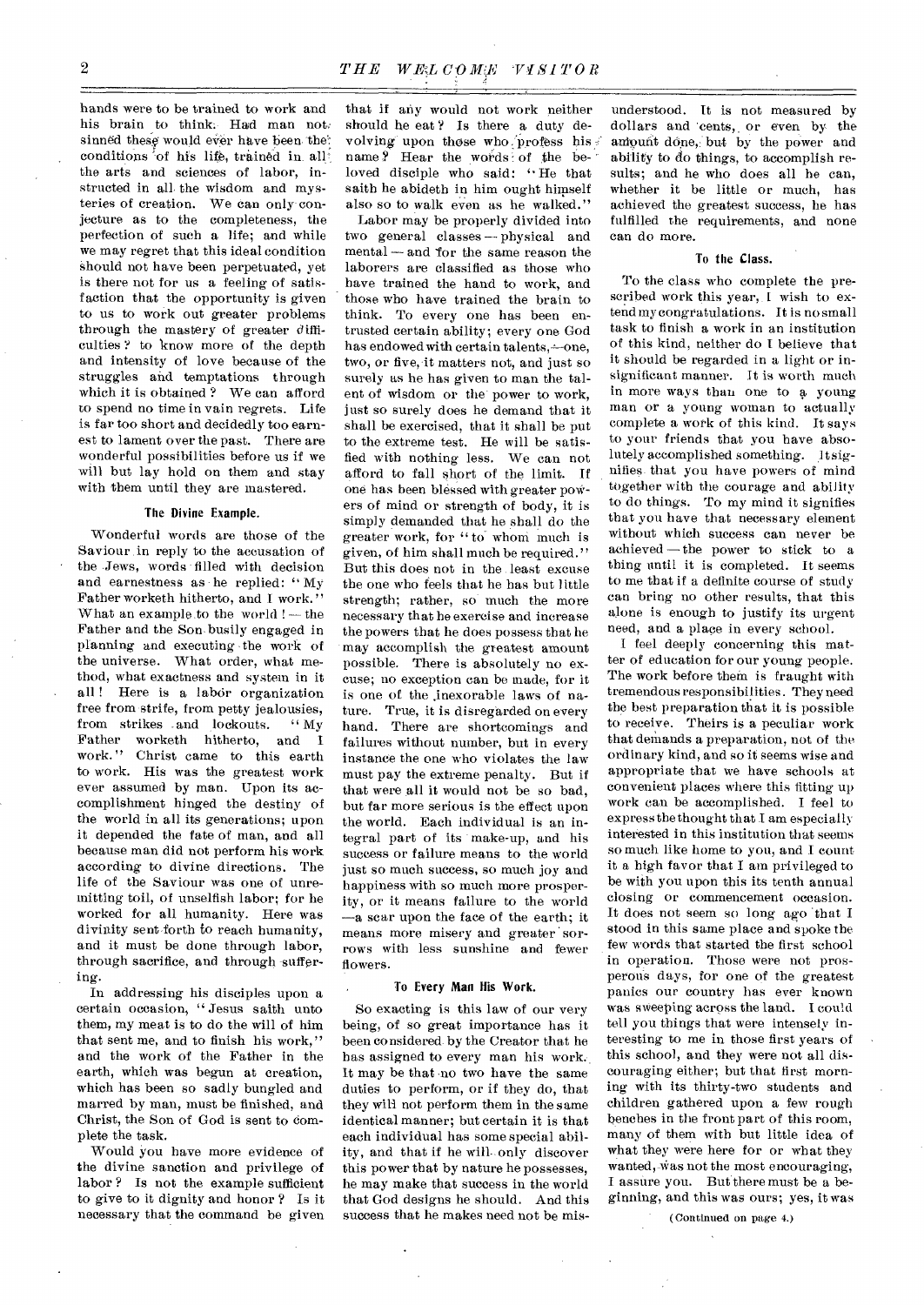# **HERLTH !ND STRENGTH.**

### LESSON VI.

# У Tuesday Dinner.

Cream of Corn Soup with Granola Dumpling Nut Roasted Potatoes Cold Slaw

Nut Gluten Croquettes Bread Oranges Canned Strawberries White Sponge Cake

# ъ RECIPES.

# Granola Dumplings.

Take 2 cups nut milk and heat to boiling, then mix together and stir in 1 cup zwieback crumbs or granola, I cup white flour and  $\frac{1}{4}$  teaspoonful salt. Remove from the stove, and when cool fold in the beaten yolks of 2 eggs, and lastly fold in the stiffly beaten whites. Drop in spoonfuls into boiling hot soup and cook in a double boiler  $\frac{1}{2}$ hour.

## Nut Roasted Potatoes,

Select rather small potatoes, pare and place in a pan. Cover with a salted nut milk made of  $\frac{1}{2}$  cup nut butter dissolved in each quart of water used. Place in the oven and bake until potatoes are tender, covering toward the last if necessary.

#### Nut Gluten Croquettes.

 $\frac{1}{2}$  cup Wesson oil, corn oil, or konut, 1 cup brown flour,  $1\frac{1}{2}$  quarts water, 6 eggs, beaten, 3 cups gluten (20 per cent.),  $\frac{1}{2}$  pound protose, zwieback crumbs to make of right consistency, salt and sage to taste.

Place flour and oil in a frying pan and when well heated add water to make a good gravy, then add and mix in thoroughly the other ingredients, taking care to make the croquettes *as soft as possible.* Form into balls or rolls and bake in an oiled pan, brushing with beaten egg and cream when partly done. Brown nicely and serve with or without gravy and a sprig of parsley.

## White Sponge Cake (Angel Food).

Whites of 11 or 12 strictly fresh eggs (on ice), one cup flour, 14 cup sugar, 1 tablespoon lemon juice, 1 teaspoon vanilla extract. Sift flour and sugar together five times or more and set on ice for a while.

Having *everything in readiness* and all materials and utensils as cold as possible, commence beating the *egg* whites, soon add the lemon juice, and when the whites are moderately stiff, while beating right along, gradually add the flour and sugar mixture and vanilla, and pour at once into the cake tin and place in a moderate oven. The tin should be *free from grease* and

have the sides higher than the cake when fully risen. Keeping the oven closed, do not remove the cake until browned on both top and bottom (about 20 min.), then carefully turn up side down over a bread board (slightly elevating one side of the cake for escape of steam), until it falls out of itself. If the cake is to be kept long, ice it to prevent loss of moisture. F. O. RAYMOND.

# A FEW HYGIENIC " DO'S."

1. REMEMBER that every organ, every fiber of your being, was made for a purpose. Then guard them *all* from harmful practices, and use them *all* as God intended.

2. Breathe pure air. Use all your lungs in breathing. Practice deep breathing daily. Many of us go about half dead, because we are not getting our share of the breath of life. We cram our living engine full of fuel, shut off the draft, and wonder why we lack energy.

3. Drink pure water. Soft water is preferable. Hard water is as injurious to mucus membrane as it is to the skin. Boiling will improve hard water, and will destroy bacteria. This takes a little time and trouble, but so does typhoid fever, which often takes away a life. Distilled water is best.

4. Eat pure food. Make a careful study of diet and eat what is best adapted to your case, *heartily,* as unto the Lord and not unto men. Don't eat every thing set before you just to please yourself or the one. who prepared it.

5. Keep the blood pure. Keep poisons out of the system. Don't eat them, drink them, breath them, smoke them, chew them, absorb them, swallow them, or think them. Keep the eliminative organs in good condition by proper care.

6. Keep your surroundings sweet, clean, and cheerful. Be cheerful yourself. " A merry heart doeth good like a medicine." Enjoy your work, whatever it is, and do it with your might. Call nothing drudgery which falls to your lot to do, if it is needful. Don't wear your strength away and waste your time in needless work. Let the sunshine enter your heart and life.<br>7. Take time to rest. Whatever

7. Take time to rest. your work, divert your mind from it at times and let it dwell upon something else that is good. Specialties are a necessity, but they bring insanity when carried to extremes. Do whatever you do as unto the Lord, and never go beyond your strength for fear of what some one may say or think.

8. Read and practice Isaiah 58. L. RUTH MERRITT, M. D.

# **OBITURRY.**

FRY.—Died at his home in Bellville, Ohio,. May 10,1903, George B. Pry in his seventy-eighth year. After a series of meetings held near his home in 1885 he accepted the message which the Seventh-day Adventists are proclaiming to the world and received Christian baptism at the hands of Elder E. H. Gates, We laid him to rest May 12 by the side of his wife who preceded him in death, May 14, 1903. Funeral services were conducted by the writer and words of comfort, suggested in Rev. 21:4, 5, were spoken. H. H. BURKHOLDER.

CUDDEBACK.-Mrs. Harriet S. Wolverton Cuddeback died April 15, 1903, at the age of 63 years, 9 months, and 23 days. Early in life she gave her heart to the Lord, being converted at the age of fourteen. A little later she was received into the Presbyterian church. During the past fifteen years she has resided in Conneaut, Ohio, where, ten years ago, she heard, and with joy received, the glad tidings of the return of the Saviour for his jewels, the price of his love. With resignation and Christian courage she received the dreaded message to set her house in order. She leaves a husband, one son, and three daughters, who sorrow not as those without hope. Ps. 23 :1,2 was selected by her, from which words of comfort were<br>spoken by the writer. A. C. SHANNON. spoken by the writer.

HYER.-Fell asleep at Washington C. H., O., on March 4, 1903, at 2 P. M., Mrs. Milton Hyer aged sixty-five years. Funeral services were held at her late residence,conducted by Rev. John Dabby, of the Methodist Protestant church, of which she was for many years a member. Some fifteen years ago the third angel's message was presented to her mind, which she accepted and obeyed as far as lay in her power, uniting with the Seventh-day Adventist church of this place, where she remained a faithful member until her death.

Her desires were fully expressed in the following lines sung at the funeral services:

" 1 long, dearest Lord, in thy beauties to shine, No more as an exile in sorrow to pine;

And in thy dear image, arise from the tomb, With glorified thousands to praise thee at home."

RAN DIELLS. —John Milton Rannells, born Jan. 2. 1820, near Uniontown, Lafayette Co.. Penn., died Apr. 19, 1903, at Wilmington, Ohio. aged 83 years, 3 months, 17 days. He was married Aug. 11, 1844, to Susanna B. Noble. at New Antioch, Ohio, with whom he walked the way of life till the time of death, she yet survives him. To them were born seven children—four sons and three daughters— all of whom, with the exception of one son, are yet living. Brother Rannells moved to Ohio with his parents at the age of 8 years, where, with the exception of two years in Illinois in the early 50's, he lived, until his death, in the vicinity of New Antioch and Wilmington. He was a graduate from the Ohio Eclectic Medical College at Cincinnati, and actively practiced his profession for over fifty years, being compelled to retire six or eight years ago on account of failing health. The number of patients to whom he kindly ministered reaches into thousands. He was of a very investigative turn of mind and progressive in the sciences. He united with the Christian Church, at New Antioch, at the age of 18, but subsequently accepted the views of Seventhday Adventists with whom he continued in full fellowship unto death, The funeral services were conducted from the Christian Church where he had united in his youth. The pastor was presiding and a large congregation attending. Professor J. B. Unthank, president of Wilmington College, also assisted in the services. Discourse by the writer from Ps. 103: 17. C. A. WATKINS.